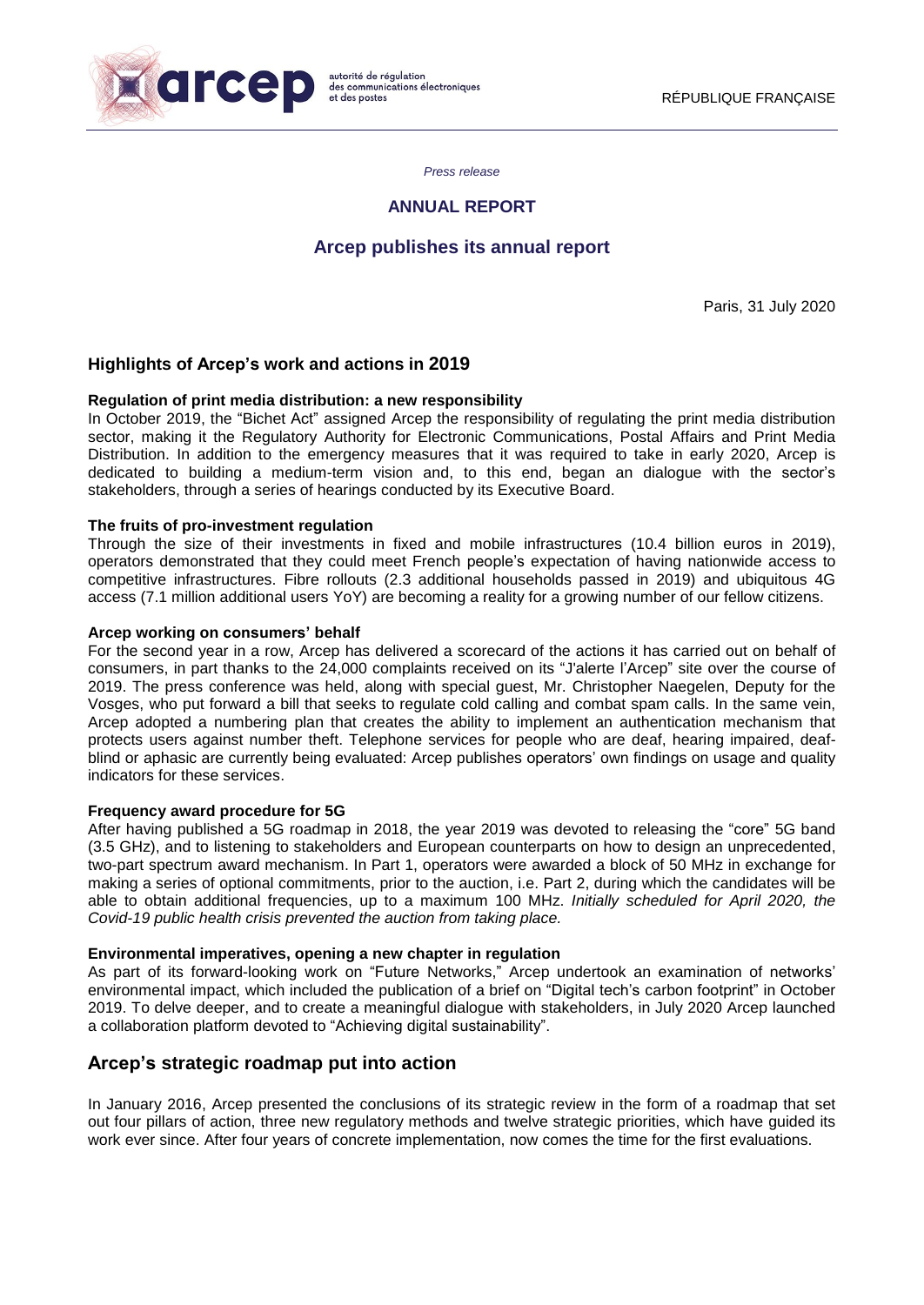## **Actions taken in 2019 and progress report on the four pillars of the strategic roadmap:**

## *1. Investment in infrastructures*

### **Operators' investments: a new record of 10.4 billion euros in 2019**

In 2016, Arcep unveiled its pro-investment doctrine, and the regulatory actions required to implement it. At its core: creating a virtuous circle that leverages competition to incentivise operators to invest in infrastructure, which in turn drives the monetisation of those efforts. Four years later, on 26 June 2020 Arcep presented the results to the financial news media and financial analysts, at its annual Telconomics event which, this year, was held online: operators invested 10.4 billion euros (excluding spending on frequencies) in 2019, which marks a close to 50% increase over the past five years.

### **Making fibre the infrastructure of reference**

To create a lasting state of healthy competition in the fibre market, Arcep is proposing to consolidate "symmetric" fibre market regulation, which applies equally to all operators. The challenge today is to enable fibre to fully assume its role as the new fixed infrastructure of reference, by setting the course for the eventually complete transition from the legacy copper network to fibre. The new round of regulation must help create more dynamic competition in the business market, and democratise fibre access products for enterprises. The range of the products on offer and achieving full coverage are two of the regulatory measures' key targets.

### *2. Smart territories*

### **Universal postal service and keeping users informed**

On its "J'alerte l'Arcep" platform, reports and complaints from local authorities and users regarding problems encountered with La Poste services attracted Arcep's attention: the Arcep Executive Board body responsible for settling disputes, legal proceedings and investigations (RDPI) interviewed La Poste executive officers to ensure that the individual cases brought to its attention will not reoccur, and that postal carriers are indeed performing their rounds in every city and village in France. Regarding the public health crisis, Arcep issued an opinion at the Government's request on the exceptional temporary measures that La Poste put into effect: in this opinion, Arcep invited La Poste to improve the information made available to users, its capacity to detect malfunctions, and its dialogue with elected officials.

#### **"***Mon réseau mobile***": incorporates data produced by local authorities and strengthens the reliability threshold for maps**

For the first time, Arcep has published mobile QoS measurements obtained by third parties. The "Mon réseau mobile" (My mobile network) website now incorporates measurement data from several local authorities – from the Cher, the Hauts-de-France, Pays de la Loire and Auvergne-Rhône-Alpes – as well as data from measurements taken on the SNCF national rail network. This is part of an ongoing process of being open to outside players wanting to share their data, and who comply with the "Regulator's toolkit". Arcep has also chosen to strengthen the reliability threshold required from operators: the "overall" accuracy threshold for maps has been increased from the previous 95% to 98%. There is also a local threshold of 95% for areas of less than 1,000 and more than 100 km². These thresholds will be applied for the first time in autumn 2020, with operators providing Arcep with more accurate maps.

## **New Deal for Mobile: preliminary results of the drive to achieve new connectivity targets**

Two years after the New Deal for Mobile was first introduced, Arcep continues to closely monitor operators' compliance with their obligations, and delivers a quarterly progress report on the New Deal [scorecard](https://www.arcep.fr/cartes-et-donnees/new-deal-mobile.html) on its website, which is updated on a regular basis. During its annual quality of service audit, Arcep was able to ascertain a substantial improvement in average connection speeds across the country, and particularly in rural areas where average speeds had doubled since 2018.

**Press liaison Follow ARCEP Subscribe Anne-Lise Lucas [www.arcep.fr](http://www.arcep.fr/) [RSS](/feed/::www.arcep.fr:?eID=tx_rssforge&feedid=2&h=14df1) feed** [anne-lise.LUCAS@arcep.fr](mailto:anne-lise.LUCAS@arcep.fr) **but announce and announce**-Newsletter **state of the e-Newsletter e-Newsletter** Tel.: 01 40 47 71 37 Mailing lists **Tel.: 01 40 47 71 37** Mailing lists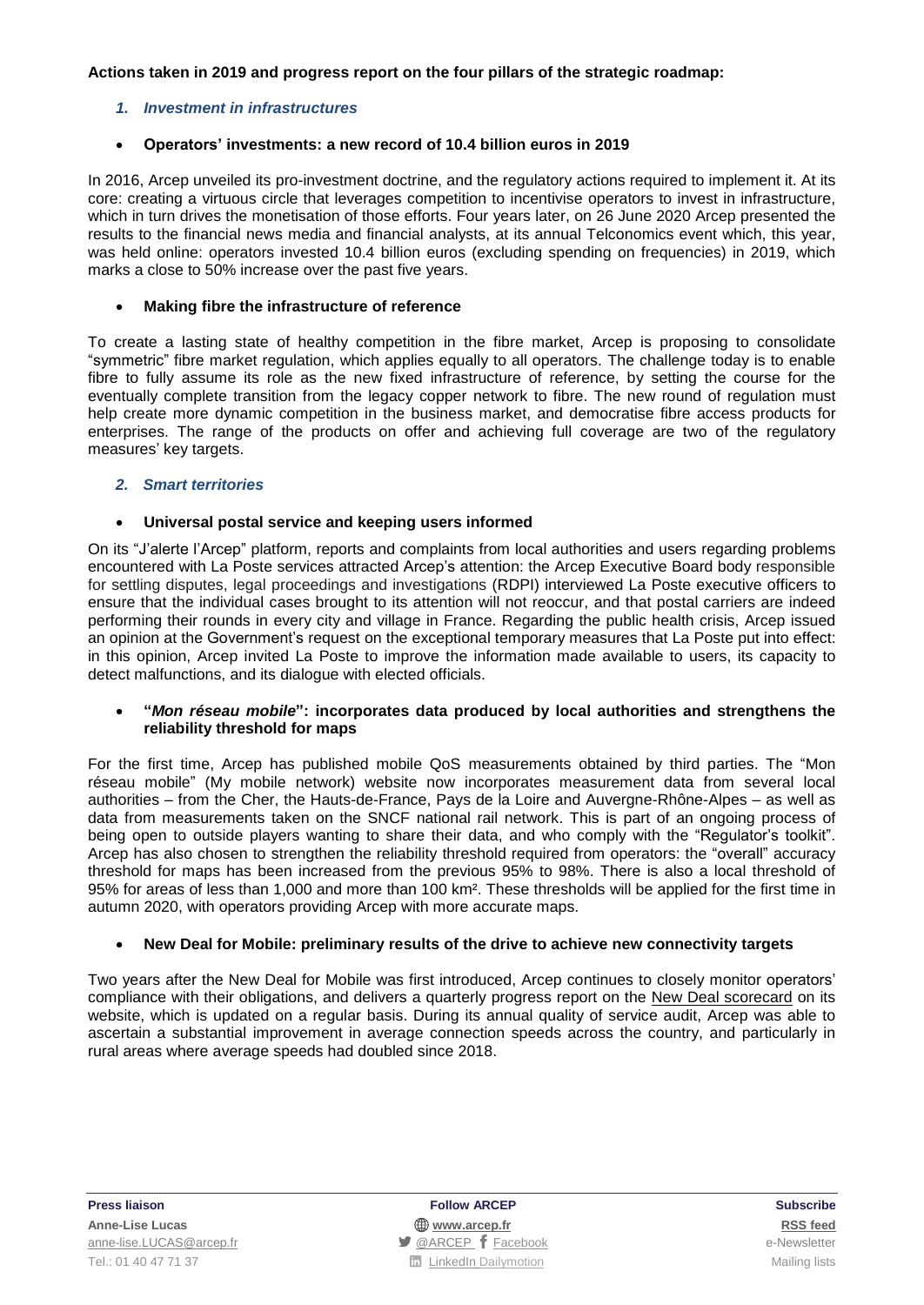### **Fibre: Arcep ensuring that commitments are being met in areas covered by private initiative (AMII)**

To be able to fulfil its responsibility to ensure operators' compliance with the rules and obligations to which they are subject, Arcep has implemented tools that enable it to regularly monitor operators' rollouts in those parts of the country where the Government has issued a call for investment letters of intent (called "zones AMII" in French) and those areas covered by calls for expressions of interest for local projects (called "zones AMEL"). These are tools that not only facilitate Arcep's own monitoring process, but also provide the local authorities concerned with more transparency. At the Government's request, Arcep issued a series of opinions on "AMEL" areas in 2019. The aim of these opinions was to align operators' commitments with regional needs. The Arcep body responsible for settling disputes, legal proceedings and investigations (RDPI) ascertained that a certain number of shared fibre access points' service areas ("ZAPM") deployed by operators Orange, SFR and Free included a number of premises that could not be passed for fibre, and this with no satisfactory explanation. Arcep's RDPI body issued these players with a formal notice to comply with their obligation to provide complete coverage.

## *3. Open Internet*

## **Net neutrality: API on boxes, the Wehe app and new guidelines**

Net neutrality's vigilant watchdog in France, in 2018 Arcep launched a co-construction approach with the ecosystem's stakeholders: a vast initiative that culminated in the specification of an "Access ID card" interface (API), which has been gradually installed on operators' boxes since January 2020. The [Wehe](https://www.arcep.fr/demarches-et-services.html#c911) app, which comes to complete the arsenal of tools being mobilised to detect online practices that could undermine users' ability to access to an open internet has been used more than 115,000 times, and 146 reports have been delivered via the "J'alerte l'Arcep" platform. This year, Arcep also played an active role within the Body of European Regulators for Electronic Communications (BEREC) in revising the guidelines for applying Europe's Open Internet regulation. The aim of this review: to achieve an even more harmonised application of the regulation by all of the players involved in the internet's operation in France and in Europe.

## *4. A pro-innovation prism*

## **5G: paving the way for pilots and trials**

To help pave the way for 5G, in early 2018 Arcep opened a 5G pilot window for assigning frequencies to stakeholders wanting to perform full-scale 5G pilot trials (ports, hospitals, connected roadways…) and begin planning their future business models. A call for open platforms in the 26 GHz (mmWave) band was also issued. A [snapshot](https://www.arcep.fr/cartes-et-donnees/nos-publications-chiffrees/experimentations-5g-en-france/tableau-deploiements-5g.html) of these 5G trials and experiments is available on the Arcep website.

## **5G: open trial platforms**

In January 2019, the Government and Arcep issued a call for the creation of 5G trial platforms in the 26 GHz band (aka millimetre wave bands) which are open to third parties. Their aim: to enable all of the market's stakeholders to seize the opportunities being opened up by this frequency band, and to identify new 5G use cases enabled by these frequencies. More than a dozen projects answered the call to create trial platforms: in addition to veteran telecommunication sector players, projects were also submitted by the logistics, smart city, mobility and sporting event coverage sectors.

## **Arcep's 2019 milestones on the three new forms of regulatory intervention identified in the strategic roadmap:**

## **1.** *Building data-driven regulation*

After having launched its "Mon réseau mobile" (My mobile network) map-based site – supplying users with information on the coverage and quality of service that each operator provides across the country – and its "J'alerte l'Arcep" reporting platform, Arcep continues to deepen its commitment to data-driven regulation with the launch of the beta version of "Ma connexion internet" (My internet connection) which allows users to see all of the connection speeds, technologies and operators available at any address in France. A tool designed to deliver transparency on deployments, the purpose of "Ma connexion internet" is to enable users, both consumers and local authorities, to make informed choices. By providing clear information on the current availability of networks and services, as well as a running progress report on rollouts, it allows local authorities to establish accurate diagnoses, and helps them define and update their digital strategies.

**Press liaison Follow ARCEP Subscribe Anne-Lise Lucas [www.arcep.fr](http://www.arcep.fr/) [RSS](/feed/::www.arcep.fr:?eID=tx_rssforge&feedid=2&h=14df1) feed** [anne-lise.LUCAS@arcep.fr](mailto:anne-lise.LUCAS@arcep.fr) **but announce and announce**-Newsletter **state of the e-Newsletter e-Newsletter** Tel.: 01 40 47 71 37 Mailing lists **Tel.: 01 40 47 71 37** Mailing lists